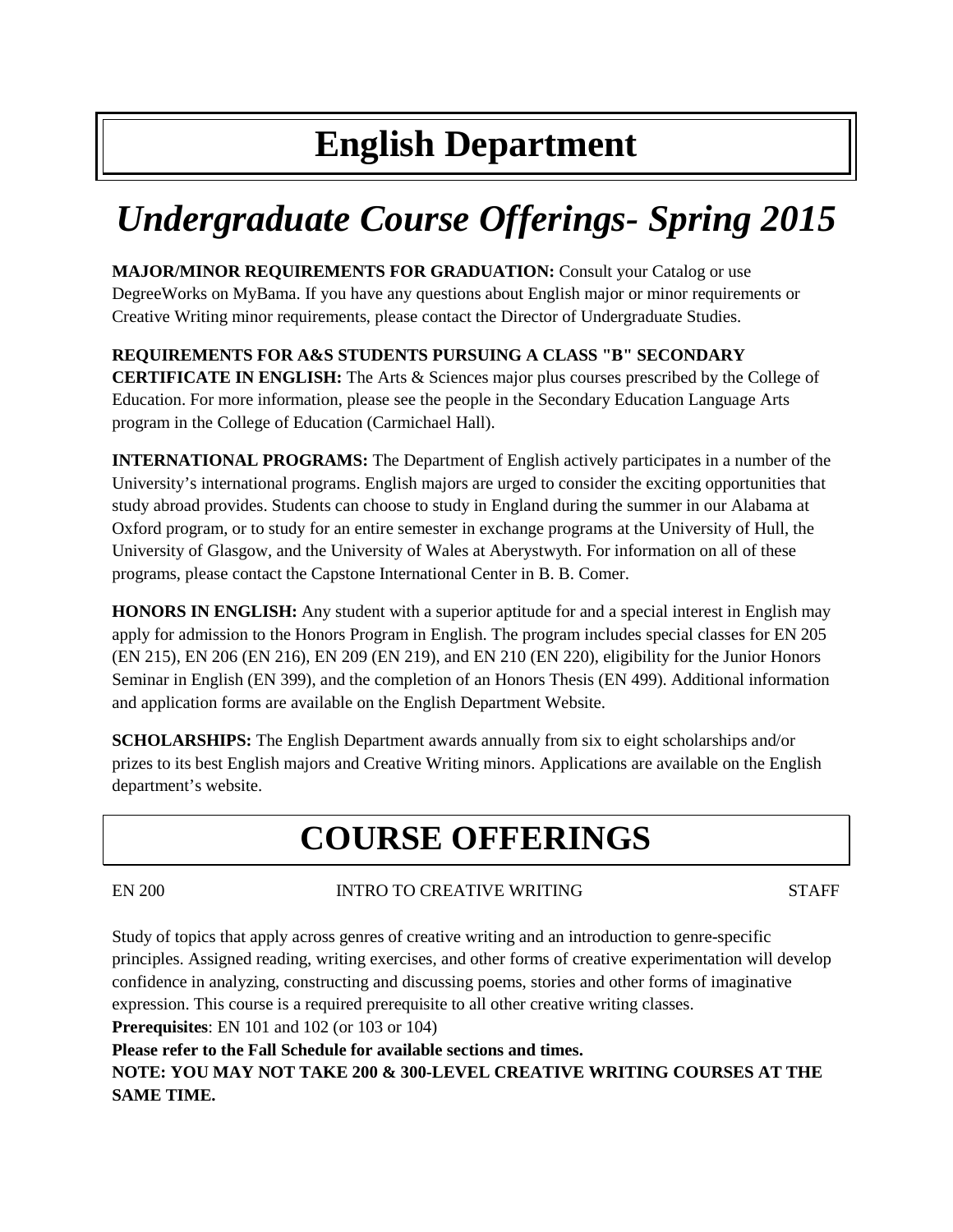| <b>EN 205</b>                        | <b>ENGLISH LIT I</b>                                                                                                                                                                                                                                                   | <b>STAFF</b> |
|--------------------------------------|------------------------------------------------------------------------------------------------------------------------------------------------------------------------------------------------------------------------------------------------------------------------|--------------|
| Chaucer, Shakespeare, and Milton.    | A survey of English literature from the Anglo-Saxon period to 1800, including, for example, work by<br>Prerequisites: EN 101 and 102 (or 103 or 104)<br>Please refer to the Fall Schedule for available sections and times.                                            |              |
| <b>EN 206</b>                        | <b>ENGLISH LIT II</b>                                                                                                                                                                                                                                                  | <b>STAFF</b> |
| Coleridge, Dickens, Eliot and Yeats. | A survey of English literature from 1800 to the present, including, for example, work by Wordsworth,<br><b>Prerequisites:</b> EN 101 and 102 (or 103 or 104)<br>Please refer to the Fall Schedule for available sections and times.                                    |              |
| <b>EN 207</b>                        | <b>WORLD LIT I</b>                                                                                                                                                                                                                                                     | <b>STAFF</b> |
|                                      | Survey of World Literature from the Classical Period to the Renaissance.<br>Prerequisites: EN 101 and 102 (or 103 or 104)<br>Please refer to the Fall Schedule for available sections and times.                                                                       |              |
| <b>EN 208</b>                        | WORLD LIT II                                                                                                                                                                                                                                                           | <b>STAFF</b> |
|                                      | Survey of World Literature from the Enlightenment to the Modern Period.<br>Prerequisites: EN 101 and 102 (or 103 or 104)<br>Please refer to the Fall Schedule for available sections and times.                                                                        |              |
| <b>EN 209</b>                        | <b>AMERICAN LIT I</b>                                                                                                                                                                                                                                                  | <b>STAFF</b> |
| Emerson, Melville, and Whitman.      | Survey of American literature from its beginnings to 1865, including, for example, work by Poe, Thoreau,<br><b>Prerequisites:</b> EN 101 and 102 (or 103 or 104)<br>Please refer to the Fall Schedule for available sections and times.                                |              |
| <b>EN 210</b>                        | <b>AMERICAN LIT II</b>                                                                                                                                                                                                                                                 | <b>STAFF</b> |
|                                      | Survey of American literature from 1865 to the present, including, for example, work by Twain,<br>Dickinson, Hemingway, Faulkner and Morrison.<br>Prerequisites: EN 101 and 102 (or 103 or 104)<br>Please refer to the Fall Schedule for available sections and times. |              |
| <b>EN 216</b>                        | HONORS ENGLISH LIT I                                                                                                                                                                                                                                                   | <b>STAFF</b> |
| Honors section of EN 206.            | <b>Prerequisite(s):</b> EN 101 and EN 102; or EN 103 or EN 104; or EN 120 and EN 121.<br>Please refer to the Fall Schedule for available sections and times.                                                                                                           |              |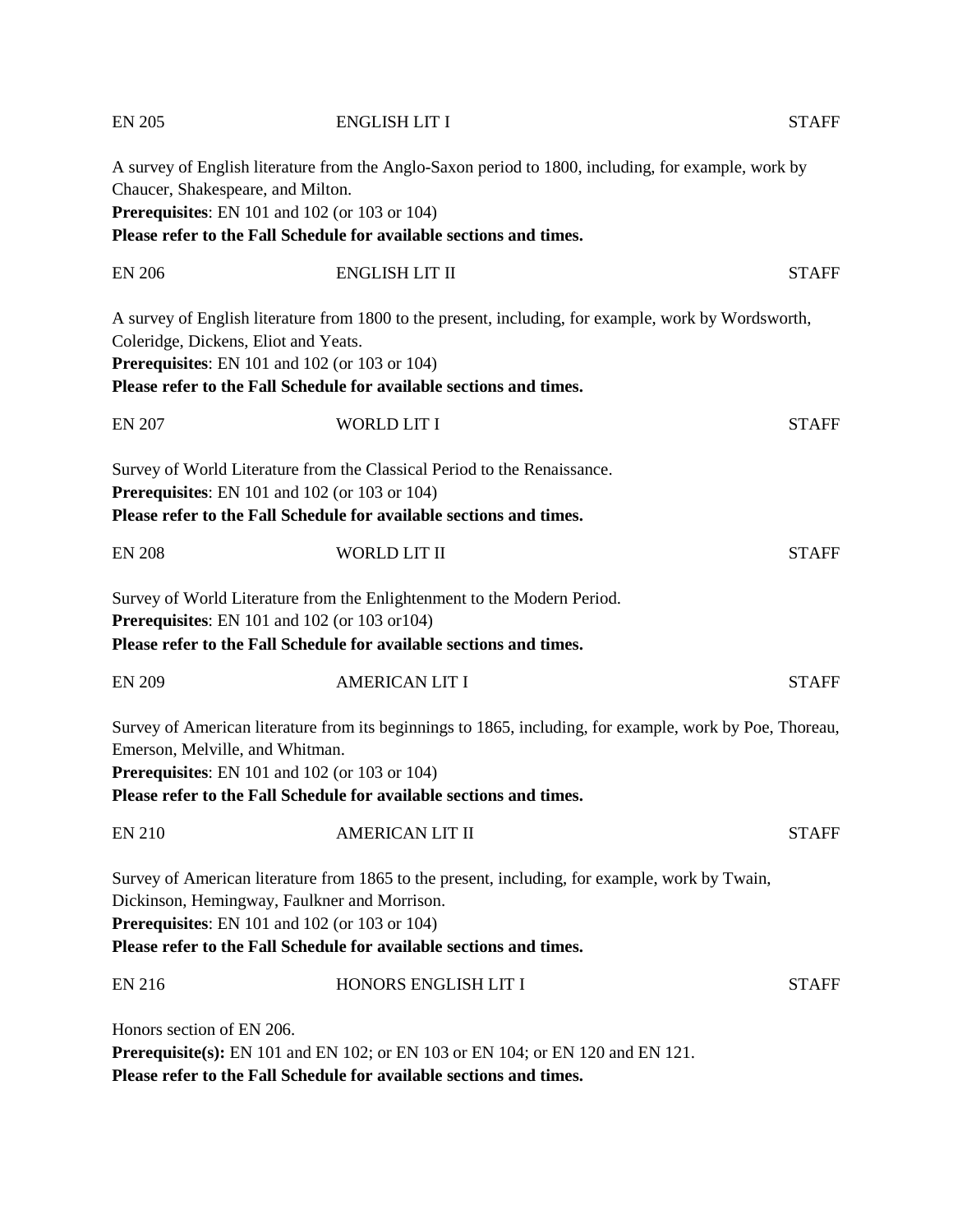Honors section of EN 210.

#### EN 220 HONORS AMERICAN LIT I STAFF

**Prerequisite(s):** EN 101 and EN 102; or EN 103 or EN 104; or EN 120 and EN 121. **Please refer to the Fall Schedule for available sections and times.**

#### EN 249 AFRICAN-AMERICAN LIT STAFF

This course is designed as an introductory survey of texts and discourses within the African American literary tradition. As we explore critical works within this tradition, from slavery through the contemporary period, we will frame our close textual readings and literary analyses within the context of critical movements in social, cultural, and literary history. **Prerequisites**: EN 101 and 102 (or 103 or 104)

#### *300-level Courses*

*The Department of English views 300-level courses as "bedrock reading" and, except in the case of major author courses—such as Chaucer or Milton—they will normally cover a variety of authors. Although secondary sources may be employed, in most cases reading lists will be based on primary sources and will concentrate on the writers and forms that represent the core history of literature in England and/or America. Courses at this level are designed to provide appropriate continuity between broad sophomore surveys and more specialized 400-level courses. Prerequisite for 300-level courses: 12 hours in English, including 6 hours at the 200-level.*

#### EN 300-001 INTRO TO ENGLISH STUDIES MWF 12:00-12:50 Blount

An introduction for English majors to the methods employed in the discipline of English. Students will be exposed to the fundamental issues of critical reading, interpretation, and writing, especially to the use of critical methods in the study of primary texts. Readings will include a selection of texts in the traditional categories of poetry, drama, and prose, as well as the genre of the critical essay. There may also be investigations into other genres and media.

| EN 301-001 | <b>PROSE TOUR</b>                                                                         | MW 3:00-4:15                                                                                   | <b>TBA</b> |
|------------|-------------------------------------------------------------------------------------------|------------------------------------------------------------------------------------------------|------------|
| EN 301-002 | <b>PROSE TOUR</b>                                                                         | TR 11:00-12:15                                                                                 |            |
| EN 301-003 | <b>PROSE TOUR</b>                                                                         | TR 9:30-10:45                                                                                  |            |
| EN 301-004 | <b>PROSE TOUR</b>                                                                         | TR 12:30-1:45                                                                                  |            |
|            |                                                                                           | Close study of the basic principles for composing creative prose. Reading and assigned writing |            |
|            | experiments in a broad range of prose strategies. Dequired of all creative writing minors |                                                                                                |            |

experiments in a broad range of prose strategies. Required of all creative writing minors. **Prerequisite**: EN 200 (This prerequisite is never waived).

| EN 303-001 | POETRY TOUR | $W 2:00-4:30$    | TBA |
|------------|-------------|------------------|-----|
| EN 303-002 | POETRY TOUR | MW 4:30-5:45     |     |
| EN 303-003 | POETRY TOUR | TR $2:00-3:15$   |     |
| EN 303-004 | POETRY TOUR | TR $11:00-12:15$ |     |
|            |             |                  |     |

Close study of basic principles for composing poetry. Reading and assigned writing experiments in a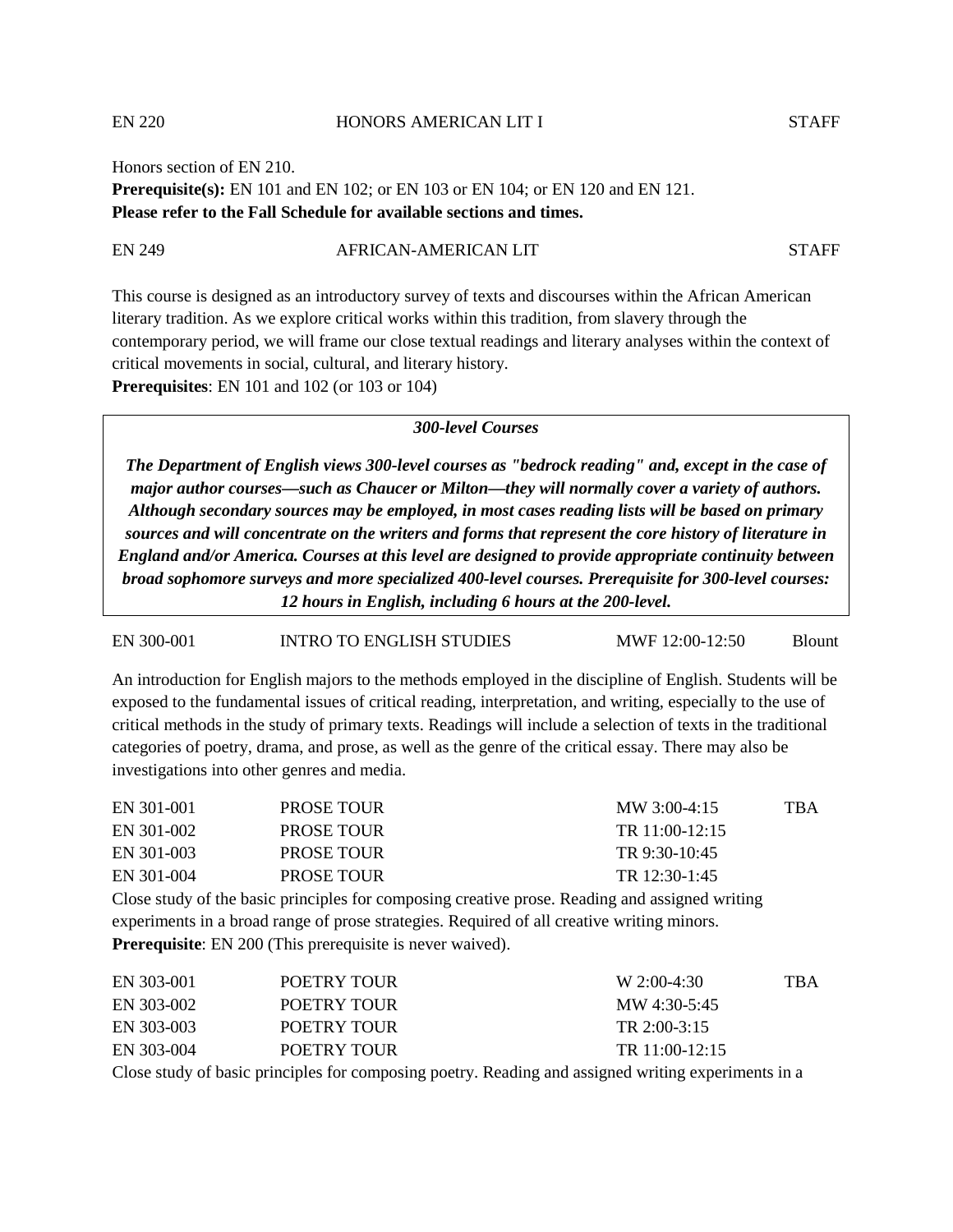broad range of poetic styles. Required of all creative writing minors. **Prerequisite:** EN 200 (This prerequisite is never waived).

EN 309-001 ADV EXPOSITORY WRITING TR 11:00-12:15 Dayton

English 309, an advanced writing workshop, aims to help student writers who want additional expository writing instruction after English 101 and 102. Class members will analyze their writing strengths and weaknesses, set goals for improving their writing and work on practical writing assignments depending partly on their majors or fields of interest. Students will study and practice advanced techniques of effective expository prose, including explanation, logic and persuasion, analysis, evaluation, and stylistic sophistication.

EN 310-002 SPEC. TOPICS IN WRITING TR 11:00-12:15 Oliu

# **Slash Pine**

Students in the Advanced Slash Pine internship will select, design, and produce the chapbooks from our national call for submissions. They will coordinate our larger community events (such as the Writers Hike and the Cahaba Film Project), and attend festivals and appropriate conferences as funding permits. Students will also produce a portfolio of original creative work from place-based and other writing projects. Students will be expected to work with and mentor those enrolled in the introductory class.

EN 310-003 SPEC. TOPICS IN WRITING TR 2:00-3:15 Weiland

#### **Public Relation Literacies**

Students will participate in the creation of content for the Department of English newsletter, The Chambered Nautilus, and in research and presentation methods for University programs, English major alumni, and departmental activities.

EN 310-004 SPEC. TOPICS IN WRITING TR 11:00-12:15 Staples

Editor of New Michigan Press, Ander Monson says, "The chapbook form, I think, is the ideal form for literature." What makes the chapbook ideal? In this class, we will seek to find out, exploring the creative opportunities presented by the chapbook for our own work and that of other writers. We will read and discuss numerous contemporary chapbooks; write and revise poems; design and make chapbooks to feature that work; design and make a chapbook featuring the work of MFA student writers in the EN 609 Poetry and Waste course written in response to their visit to Chem Waste in Emelle, Alabama, the largest hazardous waste site in the U.S.; and organize the U of A Creative Writing Student reading, featuring undergraduate and graduate readers. Students will gain an historical awareness of the chapbook tradition in American literature, develop a portfolio of original writing, share their work publicly and participate in the making of their local literary culture. Texts include *Rewilding*, Jasmine Dreame Wagner (Ahsahta 2013); *Susquehanna*, G. C. Waldrep (Omnidawn, 2013) *Driftology*, Deborah Bernhardt (Diagram, 2013) *Heat: an Interview with Jean Seberg*, Stephanie Dickinson (Diagram, 2013) *For the Animal*, Joshua Poteat (Diagram, 2013) *Tuscaloosa Writes This*, edited by Brian Oliu (Slashpine, 2013) *Abattoir*, Jordan Sanderson (Slashpine, 2013) *Note Left like Silver On The Eyes of the Dead*, Jeff Whitney (Slashpine, 2013) *The Empty Tomb*, Sean Patrick Hill (Slashpine, 2013).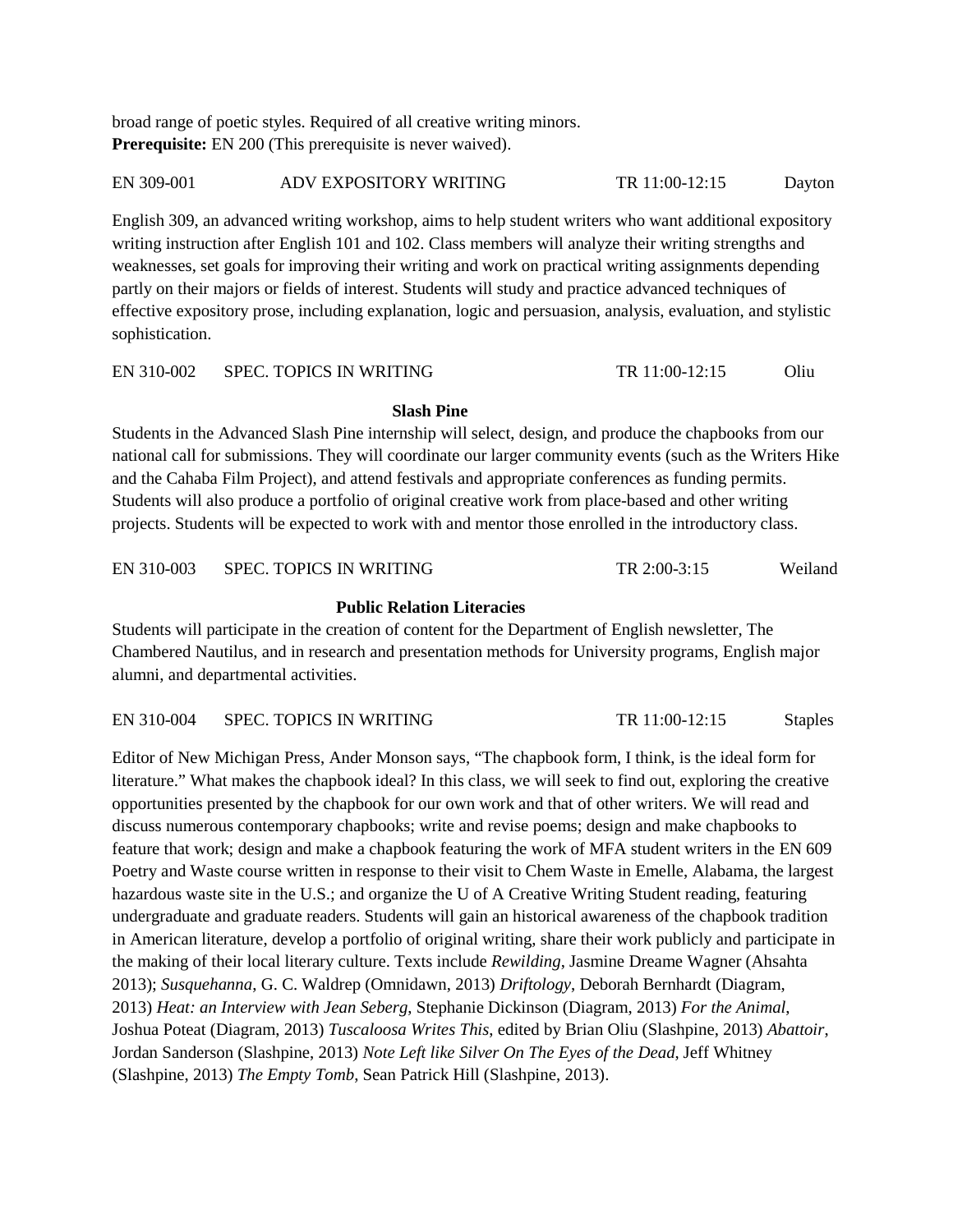| EN 311-001                                                                                  | SPECIAL TOPICS IN LITERATURE        | TR 11:00-12:15 | McKnight   |
|---------------------------------------------------------------------------------------------|-------------------------------------|----------------|------------|
| EN 311-002                                                                                  | SPECIAL TOPICS IN LITERATURE        | TR 2:00-3:15   | <b>TBA</b> |
| EN 311-003                                                                                  | SPECIAL TOPICS IN LITERATURE        | $T$ 3:30-6:00  | Godorecci  |
| EN 311-004                                                                                  | <b>SPECIAL TOPICS IN LITERATURE</b> | TR 8:00-9:15   | <b>TBA</b> |
| EN 311-005                                                                                  | SPECIAL TOPICS IN LITERATURE        | TR 11:00-12:15 | <b>TBA</b> |
| Topics vary from semester to semester and may include courses offered by other departments. |                                     |                |            |

.

| EN 311-006 | SPECIAL TOPICS IN LITERATURE | MW 3:00-4:15 | McCall |
|------------|------------------------------|--------------|--------|
|            |                              |              |        |

#### **Minority Issues in Science Fiction and Fantasy**

From the success of movies such as Avengers and the Twilight series to the appeal of television shows like The Walking Dead and Game of Thrones, the science fiction and fantasy genres are experiencing a revival and resurgence across multiple media platforms. And with this new level of popularity, the genres are facing a new level of scrutiny, and much of this scrutiny relates to how the genres—often rooted in western and colonial ideas of heroism and xenophobia—have adapted to reflect or resist the diversity of the 21st century. In this course, we will study the representation of minority characters in modern science fiction and fantasy and discuss how these genres—which can accept flying dragons and planet-sized spaceships—can serve as both a positive example and cautionary tale when dealing with diversity issues in the media. The goals of this course will be achieved through class discussion, student presentations, and writing assignments.

| WRITING CENTER PRACTICUM<br>EN 317-001<br>MW 3:00-4:15<br>Cardon |
|------------------------------------------------------------------|
|------------------------------------------------------------------|

This writing-intensive course prepares students to work as Writing Center consultants. Activities include readings, discussions, reflection/response/critical essays, role-playing, observations, and research. Students have the opportunity to work under supervision in the University of Alabama Writing Center. Students who successfully complete the course will be eligible to work on the UAWC staff in future semesters.

| EN 319-001 | <b>TECHNICAL WRITING</b> | $MWF 10:00-10:50$ | <b>TBA</b>      |
|------------|--------------------------|-------------------|-----------------|
| EN 319-002 | <b>TECHNICAL WRITING</b> | MWF $11:00-11:50$ | <b>TBA</b>      |
| EN 319-003 | <b>TECHNICAL WRITING</b> | MWF $12:00-12:50$ | <b>TBA</b>      |
| EN 319-004 | <b>TECHNICAL WRITING</b> | TR 9:30-10:45     | <b>TBA</b>      |
| EN 319-005 | <b>TECHNICAL WRITING</b> | TR $11:00-12:15$  | <b>Robinson</b> |
| EN 319-006 | <b>TECHNICAL WRITING</b> | TR $3:30-4:45$    | <b>Robinson</b> |

Focuses on principles and practices of technical writing, including audience analysis, organization and planning, information design and style, usability testing, and collaborative writing. Special emphasis will be placed on composing instructions, various kinds of reporting such as investigative and feasibility studies, document design for technical presentations, proposals and collaborative composition. **Prerequisites**: EN 101 and EN 102 (or equivalent) and junior standing.

EN 320-001 INTRO TO LINGUISTICS MWF 11:00-11:50 Nelson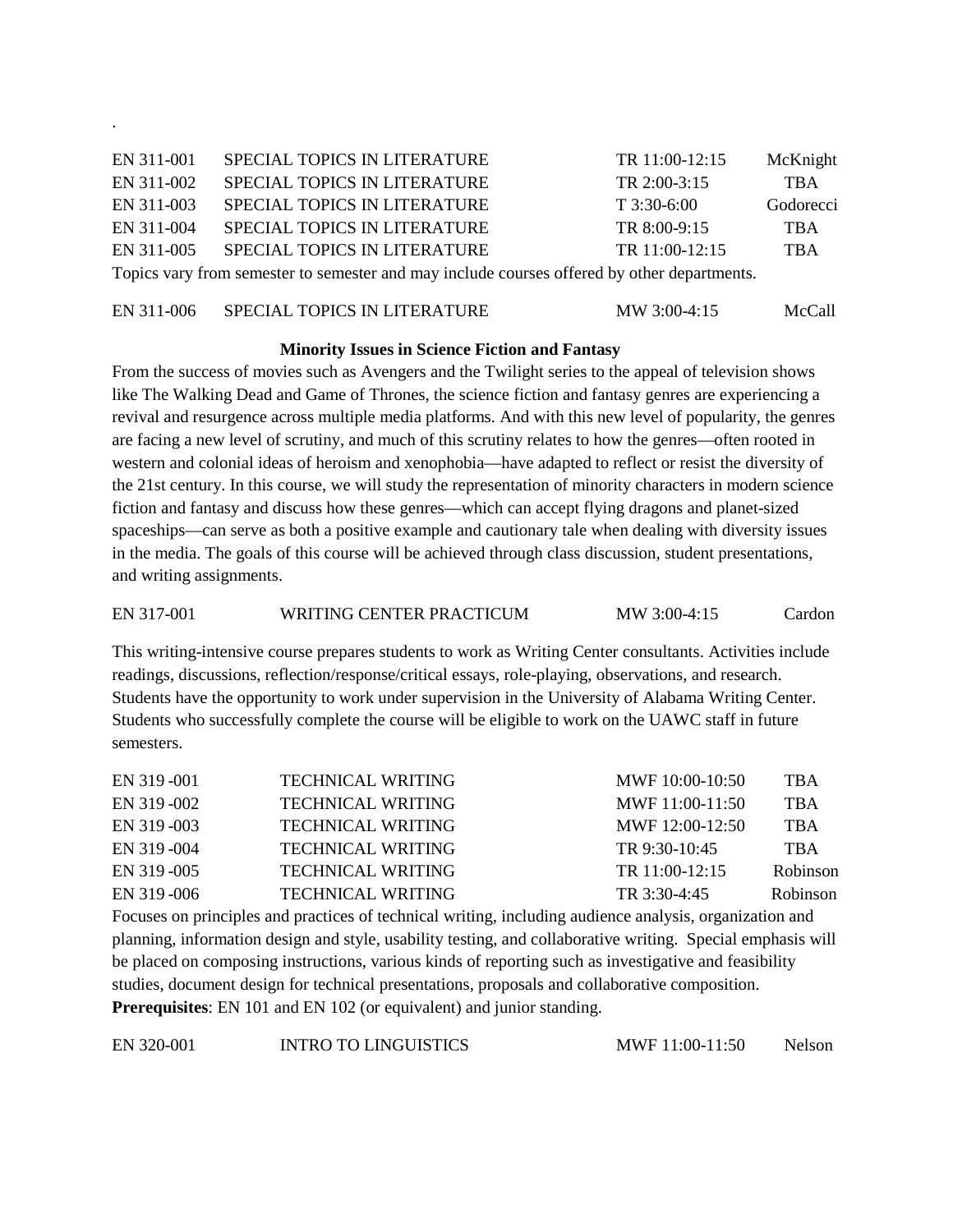Introduction to the study of language, including subjects such as language acquisition, variation, and origins. The system of sounds, syntax, and meaning are illustrated in English and other languages. This course is a prerequisite for EN 466.

#### EN 320-002 INTRO TO LINGUISTICS TR 11:00-12:15 Popova

This course covers the four main areas of theoretical linguistics (phonology/phonetics, morphology, syntax, and semantics) as well as major areas of applied linguistics (psycholinguistics, sociolinguistics, language acquisition, and historical linguistics). Additional related topics of interest (e.g., language and culture) are also discussed. This course is a prerequisite for EN 466.

EN 321-001 LINGUISTIC APPROACH ENGLISH GRAMMAR TR 9:30-10:45 Popova

A study of English grammar integrating principles from linguistic theory with structural approaches to grammar. The course includes a focus on the expectations of grammatical usage in different contexts and an understanding of how to apply this knowledge in a pedagogical setting. This course is a prerequisite for EN 466.

| EN 329-001 | DIRECTED STUDIES        | TBA        | Manora        |
|------------|-------------------------|------------|---------------|
| EN 329-002 | DIRECTED STUDIES        | <b>TBA</b> | <b>Manora</b> |
| EN 329-003 | <b>DIRECTED STUDIES</b> | TBA        | Manora        |

**Prerequisite**: Enrollment only by previous arrangement with a specific instructor and with the permission of the director of undergraduate English studies. A reading list and a draft syllabus are required. Please see the departmental website for more information.

| EN 330-001<br>CHAUCER AND MEDIEVAL LIT | MW 3:00-4:15 | Cook |
|----------------------------------------|--------------|------|
|----------------------------------------|--------------|------|

Examines works of the Old and Middle English Periods, the formative years of British literature. Works from pre-conquest England may include Beowulf, Bede's History of the English Church, and poems from the Exeter and Vercelli manuscripts. The major works from the fourteenth and fifteenth centuries may include Sir Gawain and the Green Knight, William Langland's Piers Plowman, John Gower's Confessio Amantis, and Chaucer's Troilus and Criseyde and Canterbury Tales.

| EN 333-001<br><b>SHAKESPEARE</b> | TR 11:00-12:15 | $D$ rouin |
|----------------------------------|----------------|-----------|
|----------------------------------|----------------|-----------|

Through lectures and a screening of Shakespeare in Love, this class begins with an introduction to the early modern historical and cultural context in which Shakespeare's plays were written and performed. Following the generic divisions laid out by the editors of Shakespeare's First Folio, students then examine a comedy (Twelfth Night), history (Henry V), and tragedy (King Lear), before turning to what critics now classify as a problem play (Measure for Measure). Students then evaluate contemporary issues within Shakespeare studies, such as postcolonialism (The Tempest). The course ends with what may be Shakespeare's most famous play (Hamlet). Throughout the course, students view excerpts from various film versions of the plays in order to discern how performance may influence textual interpretation.

EN 333-002 SHAKESPEARE TR 8:00-9:15 McElroy

This course offers a broad introduction to the study of Shakespeare. We will read eight plays, drawn from each dramatic genre, plus some poetry, as well as contextual material intended to give you a sense of the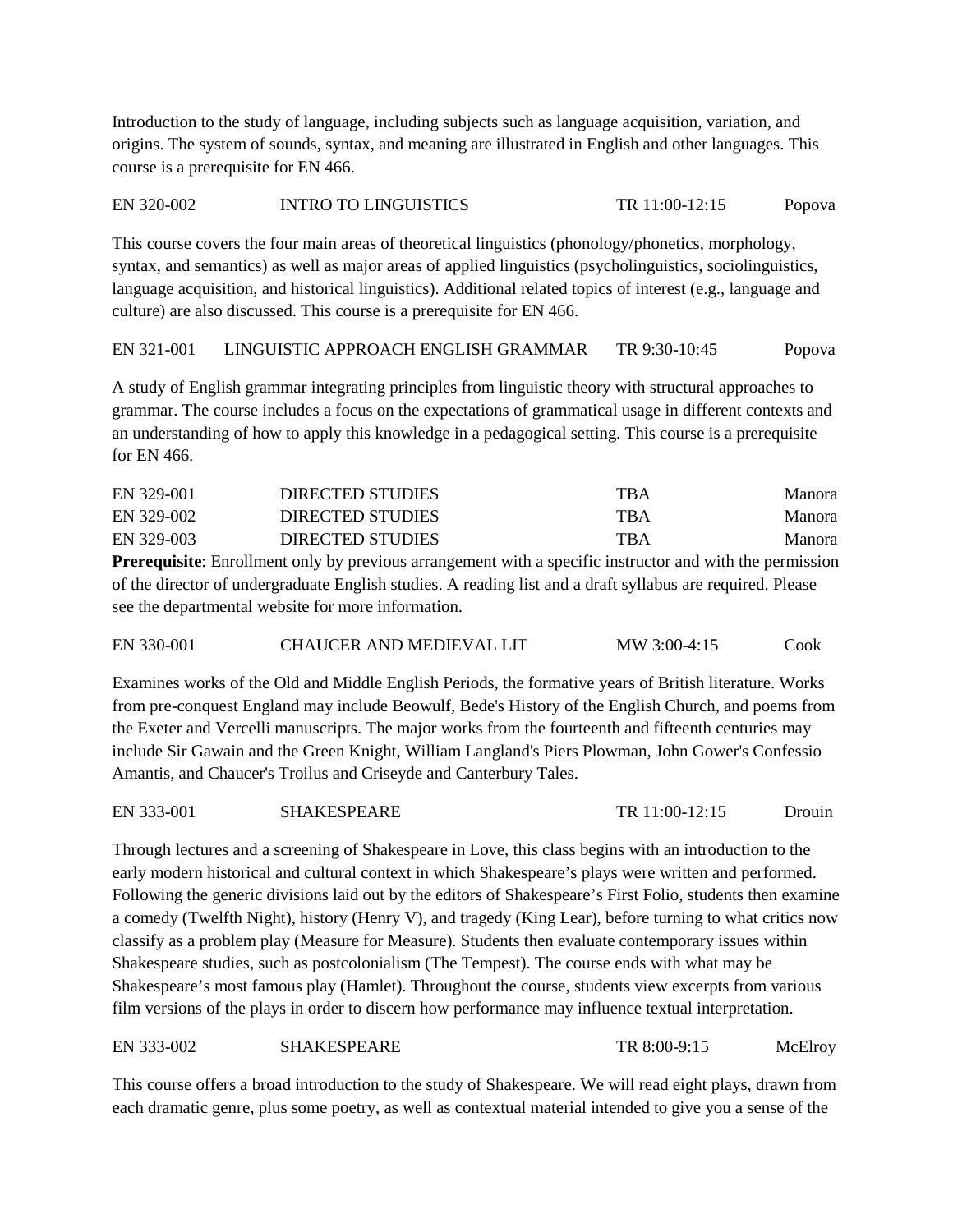culture in which Shakespeare lived and wrote. Our critical tasks will be varied. We will attend closely to Shakespeare's language, to engage with its occasional difficulty and to take pleasure in its complexity. We will frequently ask ourselves how and for what purposes Shakespeare adapts and challenges his cultural and literary heritage. And we will return to important themes and matters of form. For example, many of the plays in this course rely thematically and dramatically on the use of "green worlds"—those physical and psychological spaces removed from the main or "normative" action of the plays. The resulting contrasts often encourage us to imagine alternatives to the social and political structures that govern his and our worlds; I hope we will feel provoked and challenged by the ethical questions raised by Shakespeare's plays.

EN 335-001 MILTON MWF 10:00-10:50 Ainsworth and Wilson

#### **Milton and Reason**

"The Edifice Project"

An introduction to Milton's English poetry and its many complexities. Anchored by an intensive investigation of Paradise Lost, Milton's great epic, this class will address the technical and theoretical aspects of Milton's writing as well as discussing the underpinnings of its meaning. We'll master together some of the best and most intimidating poetry ever written. Team-taught this semester by David Ainsworth and Emma Annette Wilson.

We'll also be the beneficiaries of The Edifice Project, which I will explain on the first day and also describe in some detail at the end of the syllabus. In effect, this class is designed to take your thinking and ideas seriously outside the bounds of this single semester. For some of you, your work will be preserved for use in future EN 335 classes, just as the work of last year's class on Milton, Milton and Satan (and the previous classes' topics) will come into play this semester. Over time, groups of EN 335 students can together construct a larger understanding of Milton through collective effort and investigation of specific aspects or questions in Milton's work. I expect a few members of last year's class will pay us a visit over the course of the semester to talk about Milton with you.

Our course topic this year, Milton and Reason, will explore the centrality of reasoning to Milton's understanding of faith. By applying the concepts of Renaissance logic (cause and effect) to Milton's texts, we will examine how he uses reason both to guide readers through a process of faith and to demonstrate the implications of reason gone wrong. We will proceed in part by working through the reasoning process of characters like Adam and Eve, Satan, and even Milton's God himself."

#### EN 344-001 MAJOR AUTHORS 1660-1900 TR 12:30-1:45 Ulmer

#### **Wordsworth, Coleridge, and Keats**

EN 344 counts for the 18th/19th century EN major requirement. This course provides a perspective on the origins and development of English Romanticism. It features the poetry of two writers often credited with originating the Romanic movement—William Wordsworth and Samuel Taylor Coleridge, through their joint publication of Lyrical Ballads in 1798—and moves then to a second generation Romanic poet, John Keats, who pursued his career in part by engaging and adapting the work of his first Romantic generation precursors. The course will attempt to read major texts closely, spending a week on some of them, and will require two essays, two exams (midterm and final) and reading quizzes. Class texts: William Wordsworth: Selected Poems, ed. Gill, Penguin, 978-0521319379; Samuel Taylor Coleridge: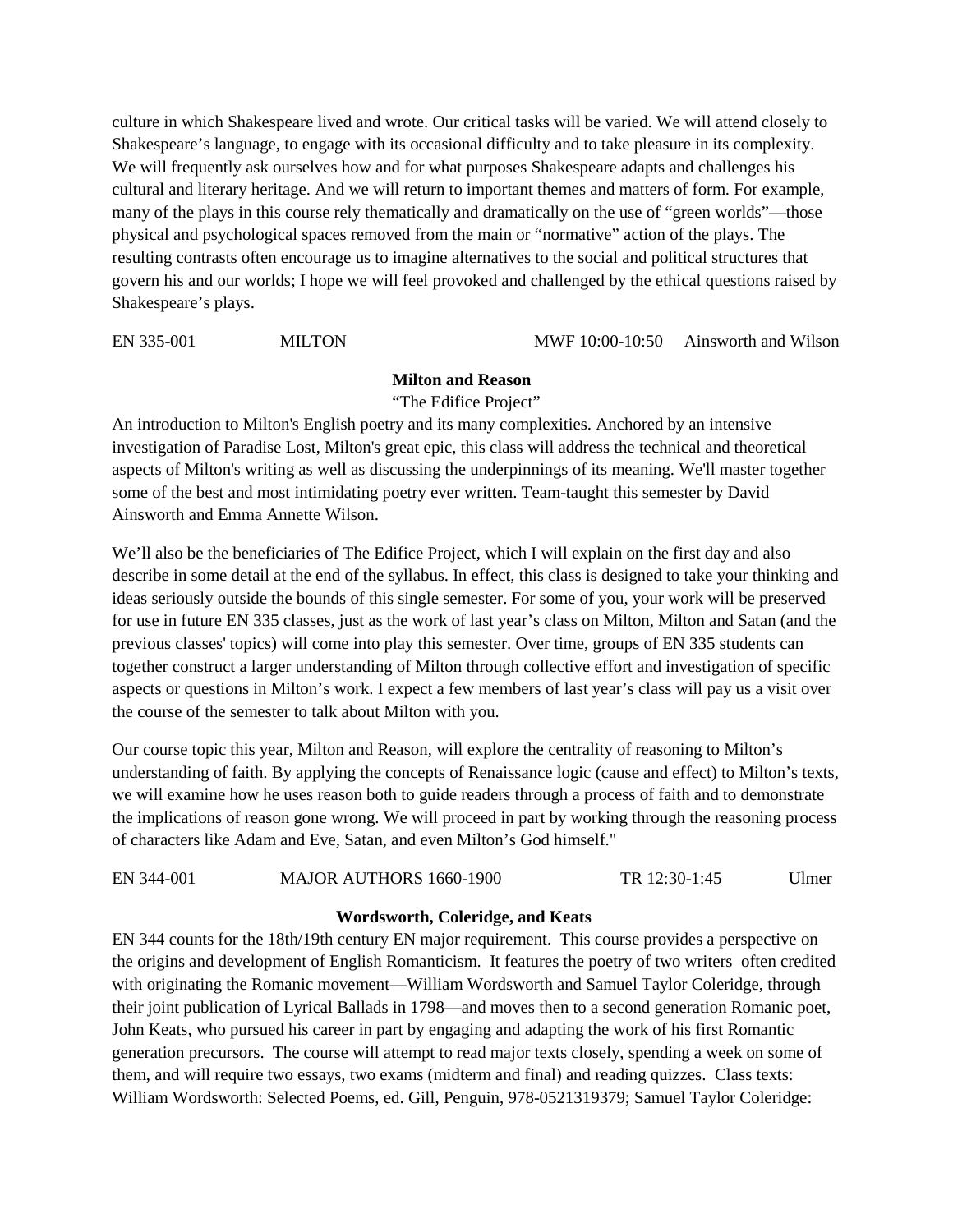Selected Poems, ed. Holmes, Penguin, 978-0-14-042429-4; John Keats: Selected Poems, ed. Barnard, Penguin, 978-0-14-042447-8. Interested students should feel free to email me for additional information: wulmer@as.ua.edu

# EN 347-001 ENGLISH LIT DURING THE ENLIGHTENMENT MWF 12:00-12:50 Burke

### **English, Scottish, and Irish Literaure of the Enlightenment**

This course is conceived of as a survey of English,Scottish, and Irish literature during the period customarily known as the Enlightenment. Attention will be paid to the period's major authors—Dryden, Swift, Pope, and Johnson--and their bent toward satire. We will look beyond them, though, when we examine the period's distinctive generic achievements, especially in prose fiction. For this we will therefore spend time with Henry Fielding's Tom Jones (1749), Voltaire's Candide (1759), and Samuel Johnson's Rasselas (1759). We will finish the course with a look at James Boswell's biography of Samuel Johnson (1791), the century's most significant contribution to what has become an increasingly popular modern form.

Students can expect there to be regular reading quizzes, a final exam, and two papers to be completed outside of class.

EN 349-001 VICTORIAN LITERATURE TR 9:30-10:45 Pionke

This lecture/discussion course seeks to provide upper-division undergraduate English majors with a selfconsciously historicized survey of Victorian literature. It is designed to accomplish three related goals: 1) to expose students to the three major genres of Victorian literature—poetry, nonfiction prose, and the novel; 2) to introduce students to many of the period's best-known and most influential practitioners of these three genres; and 3) to encourage students to interpret these authors and their works as participants in and respondents to the historical debates over democracy, industry, science, culture, gender, education and empire that help to define Victorian England. In order to convey the sense in which these debates developed and intermingled as the period progressed, the course is arranged in a roughly chronological order from Carlyle to Wilde. Most weeks begin with a selection of poetry and/or nonfiction prose by one, or at most two, Victorian authors and end with a sizable portion from the novel assigned for the course. This weekly mixing of genres is intended to further reinforce the idea that Victorian authors operated in an intellectually diverse and contextually rich environment, and to give students a discussion-generating variety of genres and opinions with which to engage.

#### EN 350-001 TOPICS IN AFRICAN-AMERICAN LIT MW 3:00-4:15 Manora

This course is a multi-genre study of works by African American women writers in the 20th and 21st Centuries. As we move through the century, from Modernism and the Harlem Renaissance through the Black Arts Movement to the Contemporary and Postmodern periods, we will focus on issues related to narrative, identity, and subjectivity, while also considering these works within the context of critical discourses in social, cultural, and literary history. Authors will include Larsen, Hurston, Morrison, Walker, and Naylor. Requirements include active and engaged presence and participation, regular reader responses, one 4-5 page paper, and a final paper.

EN 361-001 TOPICS IN AMERICAN LIT 1945-PRESENT MWF 11:00-11:50 White, Heather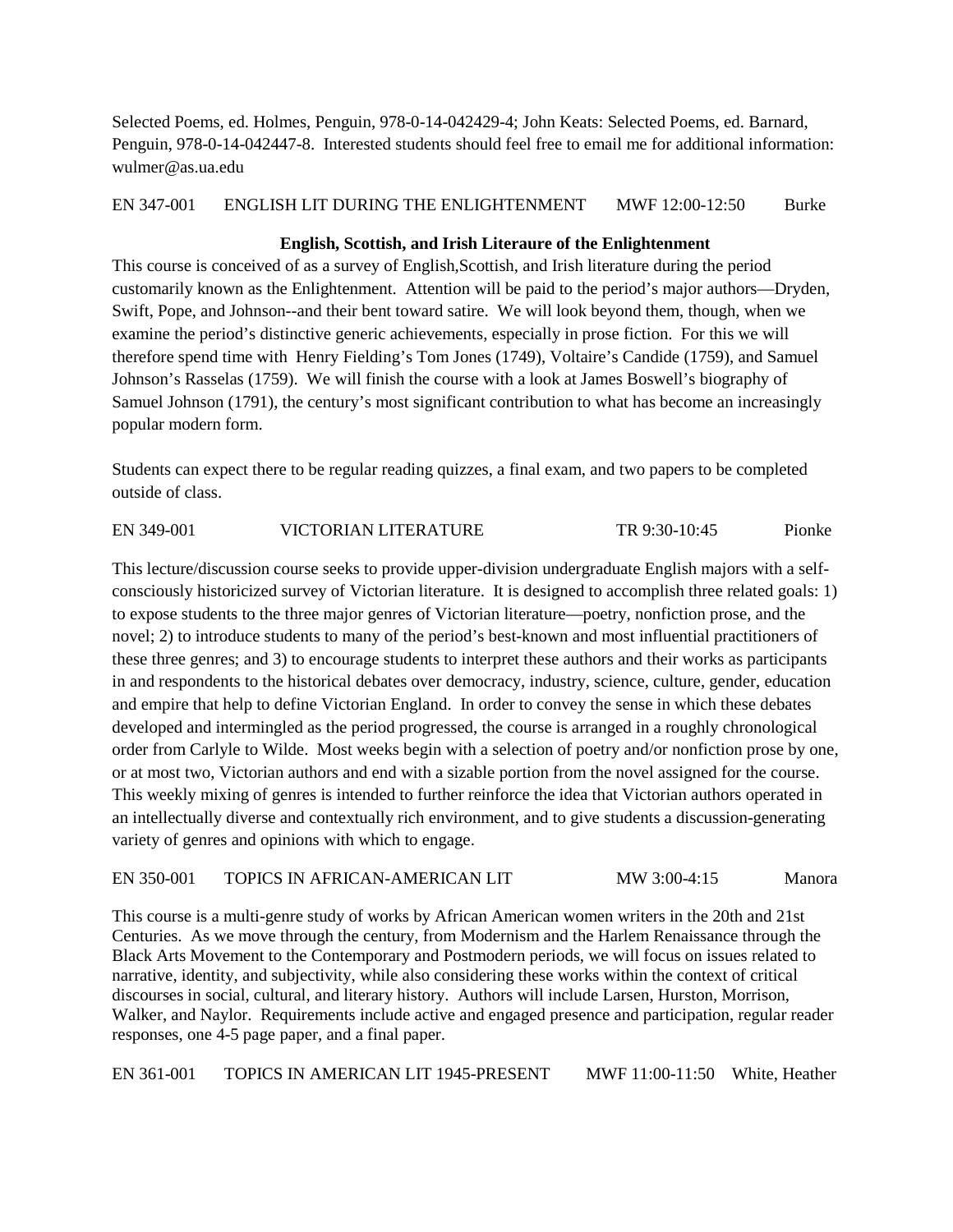#### **Modern Family**

Tolstoy said "all happy families are alike; each unhappy family is unhappy in its own way." This course will examine the idea of family in post-WWII America by reading a selection of the era's most important fiction and poetry on the subject. As we will see, post-war writers have come back and back to the idea of family as a lens through which to write about ideas of identity, including race, religion, and sexuality. It has also been a shaping force in our contemporary understanding of the individual as both a member of, and a figure apart from, the innumerable groupings that comprise our intimate lives. Authors covered will include Phillip Roth, Toni Morrison, Zadie Smith, and Thom Gunn.

EN 363-001 TOPICS IN BRITISH LIT 1945-PRESENT TR 3:30-4:45 Deutsch

#### **The Empire and After**

What does the seat of power of a fading world empire look like? The British Empire was arguably the most influential Imperial power of the twentieth century, accumulating massive wealth, an extended political commonwealth, varied aesthetic traditions, and a lot of ill will, both at home and abroad. This course will examine the troubled days of Britain after World War II through a survey of some of the major novelists, playwrights, and poets working in the post-1945 era. We will explore the expansion of education to the masses, the influx of immigrants from Britain's colonies, the re-entrenchment of the aristocracy, and the consequent social tensions in London and elsewhere, resulting in class and racial conflicts and violence. We will also explore the formal and aesthetic innovations that authors utilized to account for these turbulent times. Writers likely to be considered will be Kinglsey Amis, Caryl Churchill, Wendy Cope, Christopher Isherwood, Hanif Kureishi, Philip Larkin, Ian McEwan, Samuel Selvon, and Zadie Smith.

EN 365-001 MODERN AMERICAN FICTION TR 2:00-3:15 Crank

As a literary movement associated with existential angst and moral relativity, modernism certainly offered a kind of value to a twentieth century southerner who knew firsthand the consequences of disillusion, despair, and nihilism. It's no wonder, then, that modernism's influence in America arose predominately from southern artists who were exploring the same truths about the human condition that authors like Camus, Kierkegaard, and Kafka had made famous. This course looks at how southern authors adopted and connected with modernism and the influence of their "accent" on American literature/culture. Authors: Toomer, Hurston, Faulkner, Agee, O'Connor, Ellison, among others.

EN 399-001 HONORS SEMINAR IN ENGLISH TR 11:00-12:15 Pionke

Designed to prepare departmental honors students for the advanced research and writing required for their future honors theses, this course will focus on the intersections of literature and status in British and North American prose of the past 350 years. Students should expect to engage with multiple theoretical models of what status is and how it manifests across cultures, and to apply those theories to short stories, novels, and literary nonfiction written by the likes of Margaret Atwood, Henry Fielding, Virginia Woolf, and other writers both readily recognizable and relatively obscure. The weekend before spring break, students will attend the English department's Symposium on English and American Literature, organized around the topic of "Literature of Status / The Status of Literature," in order to observe professional researchers at work, to contribute to the intellectual vigor of the event, and, hopefully, to find models of practice and argument worthy of emulation in their own writing. The course will conclude with its own mini-symposium at which students will have the opportunity to present for each other the results of their own research into the mutual imbrication of literature and status in the English-speaking world. **Prerequisite(s)**: EN 215 and EN 216 or EN 219 or EN 220. Registration preference will be given to students enrolled in the English departmental honors program.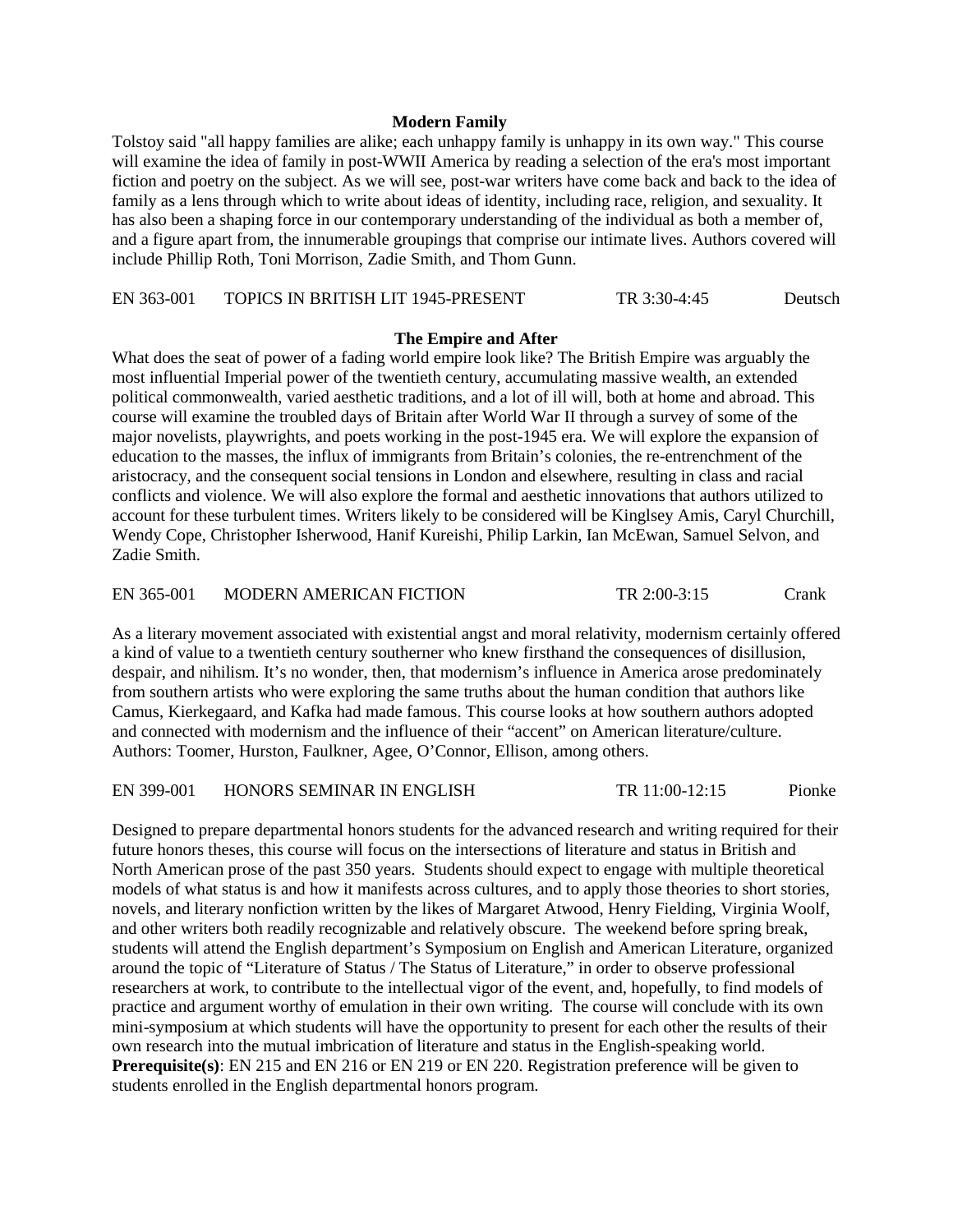#### *400-level Courses*

*The Department of English distinguishes 400-level courses from 300-level courses by the attention given at the 400 level to both specialization of focus and critical method(s). The 400-level courses will focus on both the literature and the way we study literature, so primary texts will be taught in conjunction with secondary and/or critical sources. All 400-level English courses, except EN 403, EN 405, EN 406, and EN 430, are designed by the department to comply with the standards upheld by the core curriculum writing (W) designation, which indicates that one of the conditions for a passing grade is that students write coherent, logical, and carefully edited prose in a minimum of two papers, at least one of which will be graded and returned before midsemester. Prerequisite for 400-level courses: 18 hours of English, including 6 hours at the 200 level.*

| EN 400-358 |                             | THE AMERICAN NOVEL TO 1900              | Jolly                 |
|------------|-----------------------------|-----------------------------------------|-----------------------|
|            | Jan 17, 2015 - Jan 17, 2015 | Gadsden University Center Campus        | S 9:00am - 5:00pm     |
|            | Feb 07, 2015 - Feb 07, 2015 | Gadsden University Center Campus        | S 9:00am - 5:00pm     |
|            | Feb 28, 2015 - Feb 28, 2015 | <b>Gadsden University Center Campus</b> | S $9:00am - 5:00pm$   |
|            | Mar 07, 2015 - Mar 07, 2015 | <b>Gadsden University Center Campus</b> | S 9:00am - 5:00pm     |
|            | Apr 11, 2015 - Apr 11, 2015 | Gadsden University Center Campus        | S 9:00am - 5:00pm     |
|            |                             |                                         |                       |
| EN 400-360 |                             | THE AMERICAN NOVEL TO 1900              | Jolly                 |
|            | Jan 17, 2015 - Jan 17, 2015 | Main Campus                             | S 9:00am - 5:00pm     |
|            | Feb 07, 2015 - Feb 07, 2015 | Main Campus                             | $S_{9:}00am - 5:00pm$ |
|            | Feb 28, 2015 - Feb 28, 2015 | Main Campus                             | S $9:00am - 5:00pm$   |
|            | Mar 07, 2015 - Mar 07, 2015 | Main Campus                             | $S_{9:}00am - 5:00pm$ |
|            | Apr 11, 2015 - Apr 11, 2015 | Main Campus                             | S 9:00am - 5:00pm     |

Designed to provide advanced undergraduates with a small-section, participatory, rigorous course that demands both the use of critical sources and the writing of a long paper. The department views these seminars as graduate courses for undergraduates. Topics will vary from semester to semester. A student may take only one senior seminar. **Prerequisites:** Twenty four hours toward the English major.

| EN 408-001<br>ADV CREATIVE WRITING | MW 4:30-5:45 | Wells |
|------------------------------------|--------------|-------|
|------------------------------------|--------------|-------|

#### **Fiction Studio**

This is an advanced fiction workshop for the serious student of fiction writing, devoted to further honing the prose writing skills developed in previous creative writing courses. We will read and analyze short fiction and craft essays, and students will write and workshop complete and original short stories of their own. This class will also accommodate writers working in the form of the novel or novella. **Prerequisite(s)**: EN 200 and EN 301 and EN 303.

| EN 408-002 | ADV CREATIVE WRITING | TR 3:30-4:45 | White, Patti |
|------------|----------------------|--------------|--------------|
|------------|----------------------|--------------|--------------|

#### **Chaos Aesthetics**

This advanced course in creative writing will focus on the aesthetics and forms of chaos, from the astounding structures of fractals and strange attractors to the tipping points of complex systems. We will read popular science explanations of chaos theory, literary criticism of texts invoking chaos, and literary texts that exemplify chaotic turbulence. Students will engage chaos as a subject of their writing and also seek out new forms of poetry and prose that model chaotic structures, deploy randomness as a path to order, and break open systems of composition.

**Prerequisite(s)**: EN 200 and EN 301 and EN 303.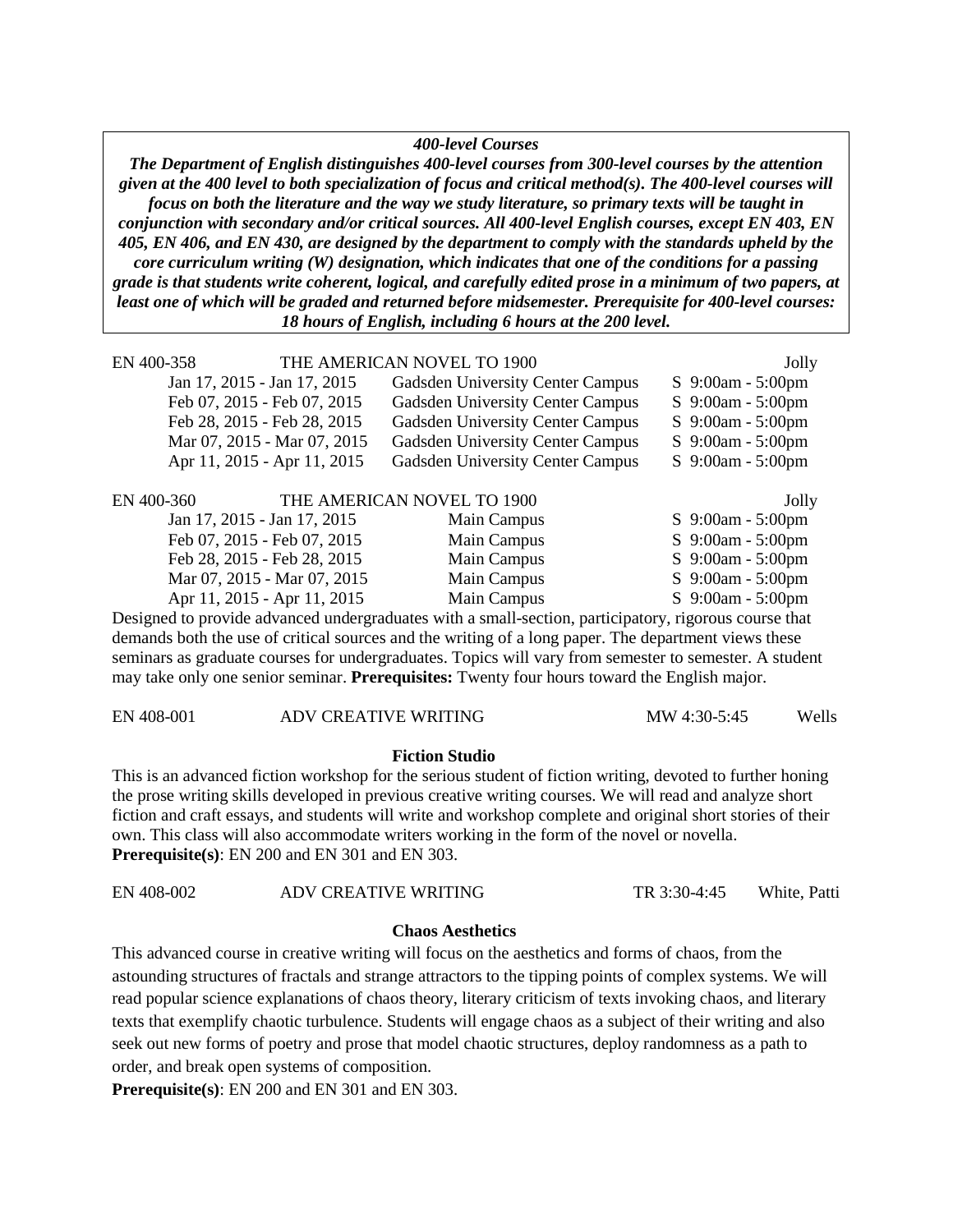#### **Keeping It Real, Y.A. Style**

This course will focus on young adult fiction, with particular attention to how young adult texts treat the "reality" of being a contemporary young adult. Or how they build narrative without vampires or wizards at their disposal. We'll examine how "realism" itself is often a loose term, especially in the y.a. genre, and how that what's "real" may vary greatly from narrator to narrator. Of course, we'll take our own shots at capturing the "real" in the young adult genre. Lastly, this does not exclude—for our reading or our writing—the fantastic or the speculative. After all, sometimes that's the best way to examine the "real." To those ends, some of our texts will include M.T. Anderson's *Feed*, Martin Wilson's *What They Always Tell Us*, Laurie Halse Anderson's *Speak*, and Sapphire's *Push*.

Students will read a variety of challenging young adult texts that all attempt to scratch at the reality of being a young adult in America, no matter how disturbing that reality is. Students will discuss and write about strategies each author employs in this effort. In doing so, students will develop a framework with which to discuss variations in what "reality" means depending on a character's perspective, while also seeking themes that connect across the texts. Most importantly, students will incorporate these lessons into their own writing, and use this framework to discuss their peers' work. **Prerequisite(s)**: EN 200 and EN 301 and EN 303.

EN 408-004 ADV CREATIVE WRITING TR 11:00-12:15 Reyes

#### **The Original Feature Length Screen Play**

Long before becoming a feature film, all movies begin with a passion to tell a story, a creative brainstorm, and an imaginative pitch. And there's rarely anything simple about effective, entertaining and enlightening screenplays: they all start with strong concepts, characters, structure, outlining, and scene work.

In this course, we begin with the essential groundwork and expand our vision into an original feature length screenplay. From tagline to treatment, we identify core ideas and scenes. We progress into character development, act structure, scene writing, and sequences of script material. Reading analyses of original screenplays and weekly viewing of such films as *Away We Go*, *Little Miss Sunshine*, and *(500) Days of Summer* help us explore and analyze the "three-act structure" and ways to personalize it—shape it to fit our own cinematic vision.

**Prerequisite(s)**: EN 200 and EN 301 and EN 303.

#### **Writer in a Wide World**

To expand the possibilities for our writing, we'll look at external sources of inspiration and ways to let go of our typical modes. The class will focus primarily on your work, but we'll explore how ecopoetics/ethnopoetics, new scientific discoveries (shadow biosphere, anyone?), chance operations, and archival material can help you widen your creative experience. For some of the assignments, you'll have the option to write and workshop your choice of poetry or prose in response to class activities and assignments.

**Prerequisite(s)**: EN 200 and EN 301 and EN 303.

EN 408-006 ADV CREATIVE WRITING TR 12:30-1:45 McWaters, S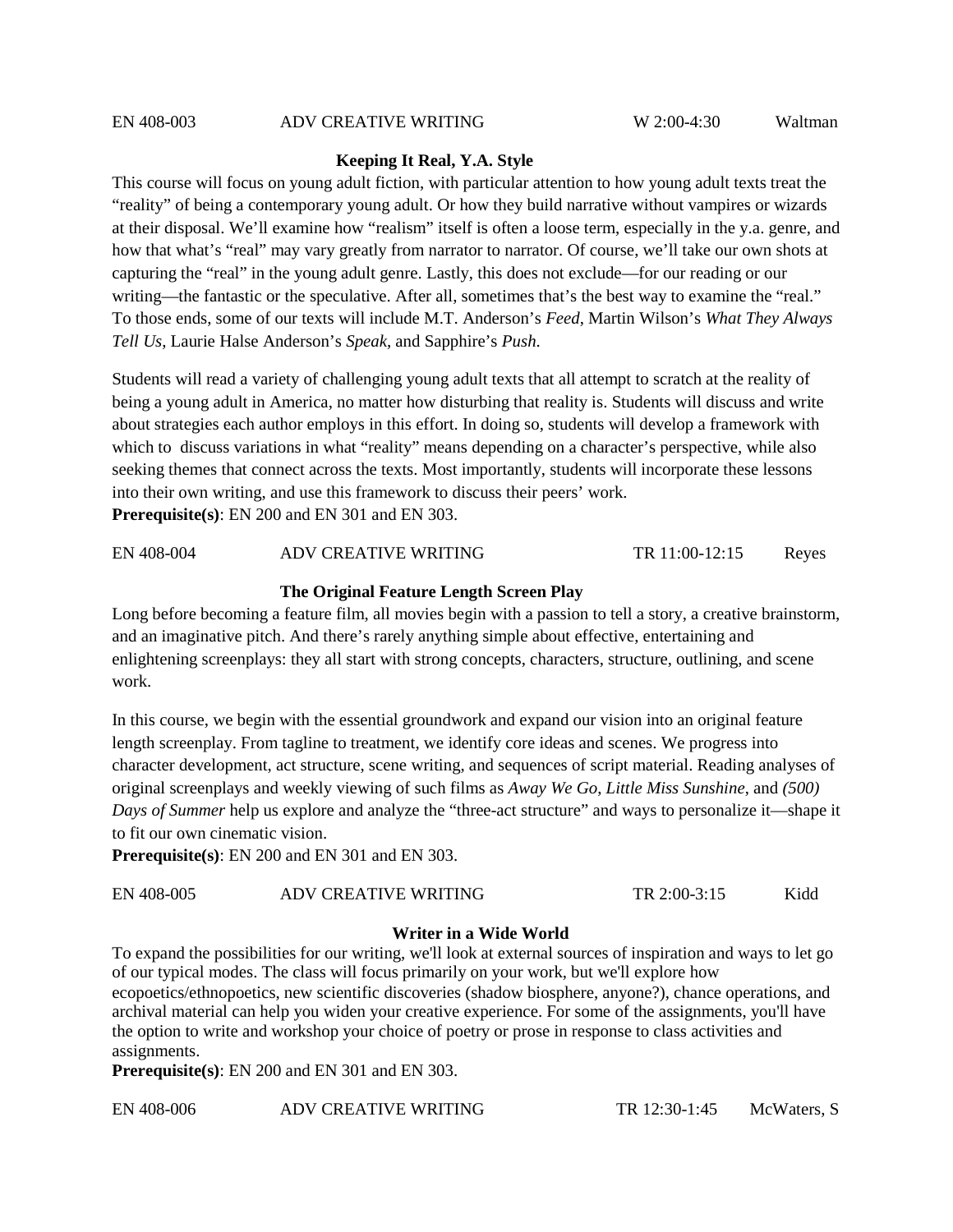#### **Allusion and Archetype: How Reading Inspires**

By reading well we can in turn become better writers. This class is designed to present the student with a variety of literary archetypes that will then be used as allusions or inspirations in her own poetry or prose. William Faulkner's Absalom, Absalom isn't possible without Faulkner's strong reading of the book of Samuel, D.H. Lawrence's narrator in the poem "Snake" tells us, "And I thought of the albatross" as a reference to Coleridge's Ancient Mariner, Joyce calls his great novel Ulysses, and Tennyson's "Ulysses" saves the Homeric hero from Dante's Inferno (canto XXVI). The student can expect a fairly heavy reading load (with impromptu reading responses) and to write 12 original exercises (of any genre) inspired by selected readings. The course will begin with a brief inquiry into archetypes by studying some of the works of Northrop Frye and Carl Jung, as well as some literary examples of how writers use archetype and allusion in their own writing. Then we will cover a series of "inspiring" works that will inform the written exercises and share our own allusions with the class. Genesis, The Iliad, Inferno, Henry James's "The Turn of the Screw" and William Blake's "The Marriage of Heaven and Hell" are some of the texts we will be covering.

**Prerequisite(s)**: EN 200 and EN 301 and EN 303.

| ADV CREATIVE WRITING<br>EN 408-007<br>$T 2:00-4:30$ | Johnson |
|-----------------------------------------------------|---------|
|-----------------------------------------------------|---------|

#### **(re)Genre**

Genre fiction accounts for some of the most exciting and popular work in modern culture. Sherlock, Game of Thrones, The Hunger Games, and The Lord of the Rings were all adapted from genre fiction. However, writers often feel constrained by the conventions of genre.

In this course, we will explore how different genres enable certain types of storytelling and creative techniques. Students will construct a short story, and then rewrite the story into different genres: comedy, crime, fantasy, science fiction, horror, and speculative fiction. We will explore the craft techniques each genre promotes, then incorporate what works into our own literary fiction."

Possible Authors: Mary Shelly, Octavia Butler, Isaac Asimov, Stephen King, Douglas Adams, Neil Gaiman, George R.R. Martin, Arthur Conan Doyle, J.R.R. Tolkien, J.K. Rowling, Jules Verne, ZZ Packer, Roxanne Gay.

**Prerequisite(s)**: EN 200 and EN 301 and EN 303.

EN 408-008 ADV CREATIVE WRITING TR 11:00-12:15 Gibbon

#### **Getting Personal**

'Real life' and personal material has become a widely popular subject in media and art. It extends through poetry and essays to reality-based television and to internet sites that rely on the personae of their users. This cross-genre class will examine contemporary and historic examples of published personal writing (poetry, essays, memoir, and internet work) and performance art. Students will consider the impulse to explore a personal life through art with such questions as: Is it possible to be too personal? How and when is the personal political? Why does personal writing continue to be controversial in critical academic circles? Throughout the semester, students will produce their own writing or performance pieces in the mode of the authors we study or in opposition to them, and the class will culminate in a performance of final projects.

Readings/Performances may include: Joe Brainard, Alison Bechdel, Maggie Nelson, Joey Comeau,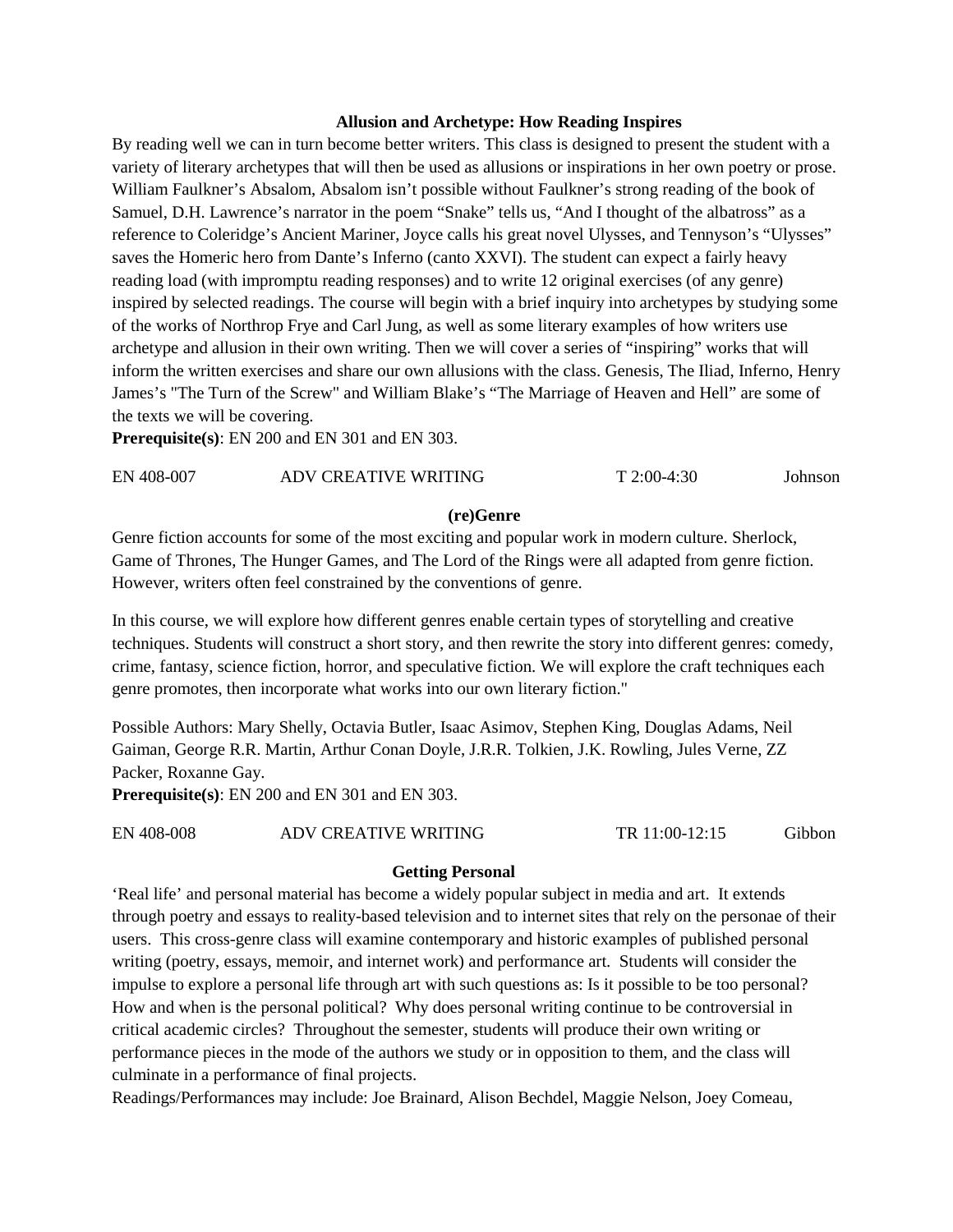Cecilia Vicuna and others. **Prerequisite(s)**: EN 200 and EN 301 and EN 303.

EN 408-009 ADV CREATIVE WRITING MW 3:00-4:15 Felt

#### **Science Writing: Nature to Sci-fi**

In this class we'll study the uses of scientific information in creative writing, analyzing and creating works of nature writing (tagline: ecstatic since Thoreau!), environmental writing (depressing yet hopeful!), and science fiction (disenfranchised but popular!). What are the differences between scientists writing for their peers, journalists writing for the general public, and environmentalists writing to persuade? How, we'll ask ourselves, can we best present difficult and/or novel concepts to audiences of non-experts? Print texts may include: Gerald Durrell's *My Family And Other Animals*, Annie Dillard's *Pilgrim at Tinker Creek*, John McPhee's *Basin and Range*, Anne Fadiman's *The Spirit Catches You and You Fall Down*, Octavia Butler's *Lillith's Brood*, and Joanna Russ's *The Female Man*. **Prerequisite(s)**: EN 200 and EN 301 and EN 303.

| EN 408-010 | ADV CREATIVE WRITING | TR 3:30-4:45 | Parker |
|------------|----------------------|--------------|--------|
|            |                      |              |        |

#### **Immersion Writing**

During the emergence of "The New Journalism" in the 1960s and '70s, with writers such as Tom Wolfe, Hunter S. Thompson, Truman Capote, Joan Didion, and University of Alabama alumnus Gay Talese, straight nonfiction reportage began adopting the techniques of fiction––dialogue, scene-setting, intimate personal details, the use of interior monologue, metaphorical depth, etc.––and abandoned the sterile objective perspective of "newsworthy subjects" in favor of turning the lens toward less traditional subjects, even the journalists themselves, and a whole new genre of immersion writing evolved. We will look at the evolution of this trend from the 1960s and earlier, following it to the contemporary explosion of immersion project literature in magazines, books, radio, documentaries, and blogs. As writers, we will immerse ourselves in our own communities and lives to find subjects and produce essays (and possibly audio pieces and short documentaries). We will be what Gay Talese calls "nonfiction writer[s] pursuing the literature of reality."

This course requires a serious time commitment for proper "immersion" in our subjects outside of writing time.

**Prerequisite(s)**: EN 200 and EN 301 and EN 303.

EN 411-001 ADV STUDIES COMP / MULTI-CULTURAL LIT TR 12:30-1:45 Bilwakesh

#### **Language of the South Asian Diaspora**

This course considers what, if anything, coheres the writing of South Asians in English from England, the United States, the Caribbean, Africa, and the Subcontinent. What, if any, has been the "Indian" contribution to literature in English and how should such a field be defined?

Required texts: Arundhati Roy, *The God of Small Things*; V.S. Naipaul, *A Turn in the South*; C. Rajagopalchari's retelling of *Mahabharata*; Akhil Sharma, *Family Life*; Champa Bilwakesh, *Moth for the Star*; Sudhir Venkatesh, *Floating City: A Rogue Sociologist Lost and Found in New York's Underground Economy*; Agha Shahid Ali, *Call Me Ishmael Tonight*. Other readings include essays, poems, and stories by Sara Suleri, Jhumpa Lahiri, Katherine Mayo, Ali Kazimi, R.K. Narayan, Zadie Smith, A.K.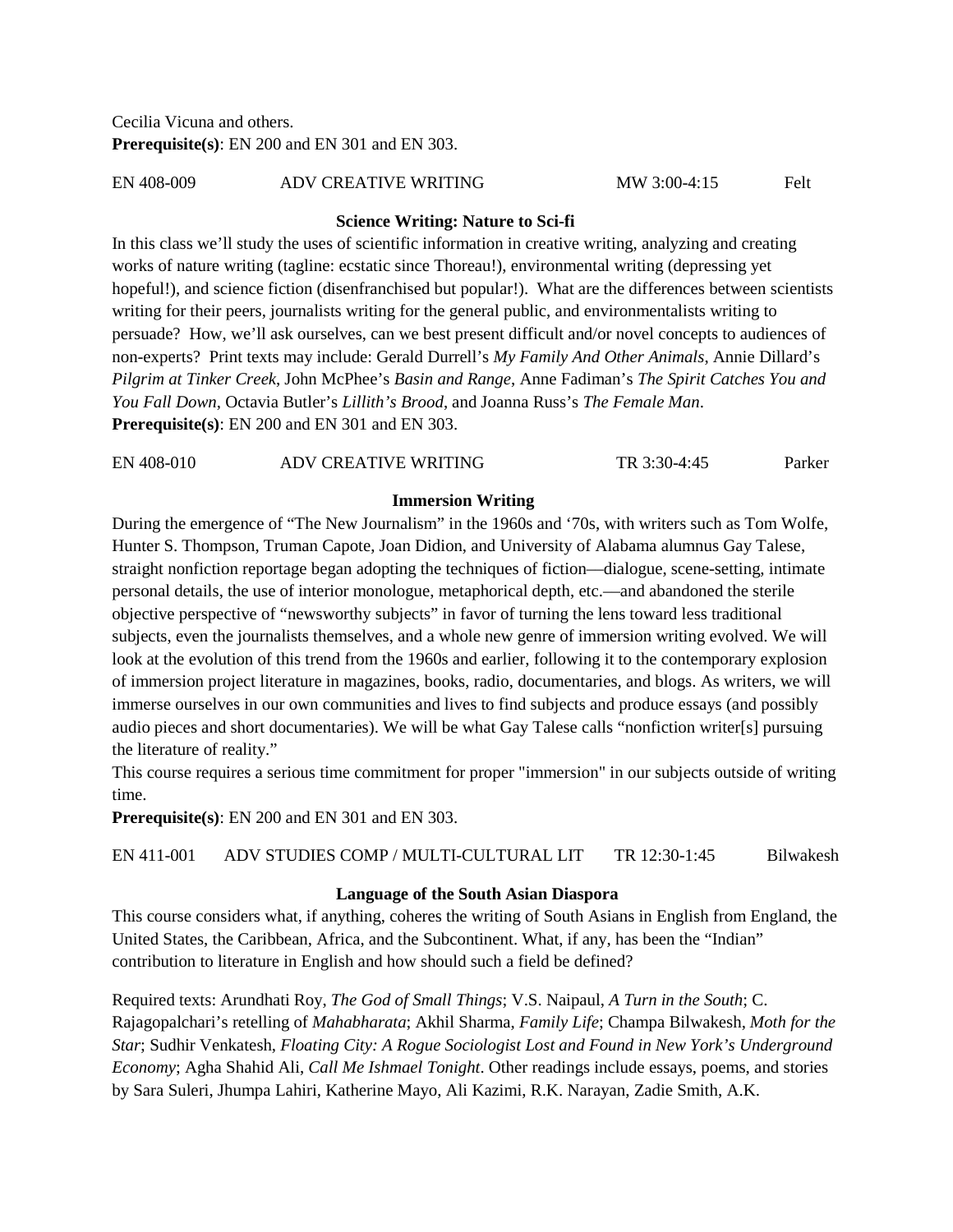Ramanujan, Vijay Prashad, Meena Alexander, and Hanif Kureishi. We will watch at least two films outside of class. Quizzes, short papers, and one research paper required

EN 411-002: ADV STUDIES COMP OR MULTI-CULTURAL LIT TR 8:00 - 9:15am Ulmer

#### **Classical Backgrounds**

This course introduces students to some of the greatest stories ever told, all of them foundational texts of the western canon that have influenced English literature notably. We will begin with Homer's epics of war and homecoming—the Iliad and Odyssey, respectively—and then turn to famous Greek tragedies from 5th century BCE Athens, including Sophocles' Oedipus the King. The class will conclude by considering how Roman history and the rise of the Roman empire in particular informs Virgil's brilliant secondary epic, The Aeneid. Texts: The Robert Fagles translations of the Iliad, Odyssey, Aeschylus' Oresteia, Sophocles' "Theban Plays," and the Aeneid; and also the volume Euripides 1 from the University of Chicago's complete Greek tragedy series. Two papers, frequent reading quizzes, and a take-home final exam. Interested students should feel free to email me for additional information: wulmer@as.ua.edu

EN 422-001 ADV STUDIES IN AMERICAN LIT TR 3:30-4:45 Crank

### **Sam Shepard's Mythic America**

Despite being one of the most important and prolific American playwrights of the last fifty years, Sam Shepard has always been a notoriously complicated artist. During his career, Shepard has been responsible for some of the most poignant critiques of American culture; his meditations on everything from politics to rock n' roll, from family to the American West, helped shape and define the way America articulated an authentic cultural identity to itself and the world. This course interrogates the notions of "myth," "authenticity," and "America" in the works of Shepard. We will be especially interested in Shepard's "Family Trilogy" of Curse of the Starving Class, Buried Child, and True West as well as his early experiments with sound and voice.

EN 422-002 ADV STUDIES IN AMERICAN LIT MWF 9:00-9:50 White, Heather

#### **The American Imagination**

This class will read intensively in Emily Dickinson, Wallace Stevens, and James Merrill to consider two questions: what is the relationship of the poet's imagination to the outside world? How have American poets imagined the relationship between the sensual and the spiritual world? The three poets I have chosen, while entirely different from one another in many ways, are linked by their life-long preoccupation with these questions, and the rich, idiosyncratic myths they invented to answer them: Dickinson finds God, Immortality, and Eternity in her own mind; Stevens plays with the idea that the poet creates fictions that are realer than real life, and Merrill learns about the universe from a dishy spirit talking through a home-made ouija board.

EN 422-003 ADV STUDIES IN AMERICAN LIT TR 12:30-1:45 Hubbs Designed for advanced English majors, a special topics course that focuses on issues in American literature.

EN 425-001 VARIATION IN AMERICAN ENGLISH TR 2:00-3:15 Thompson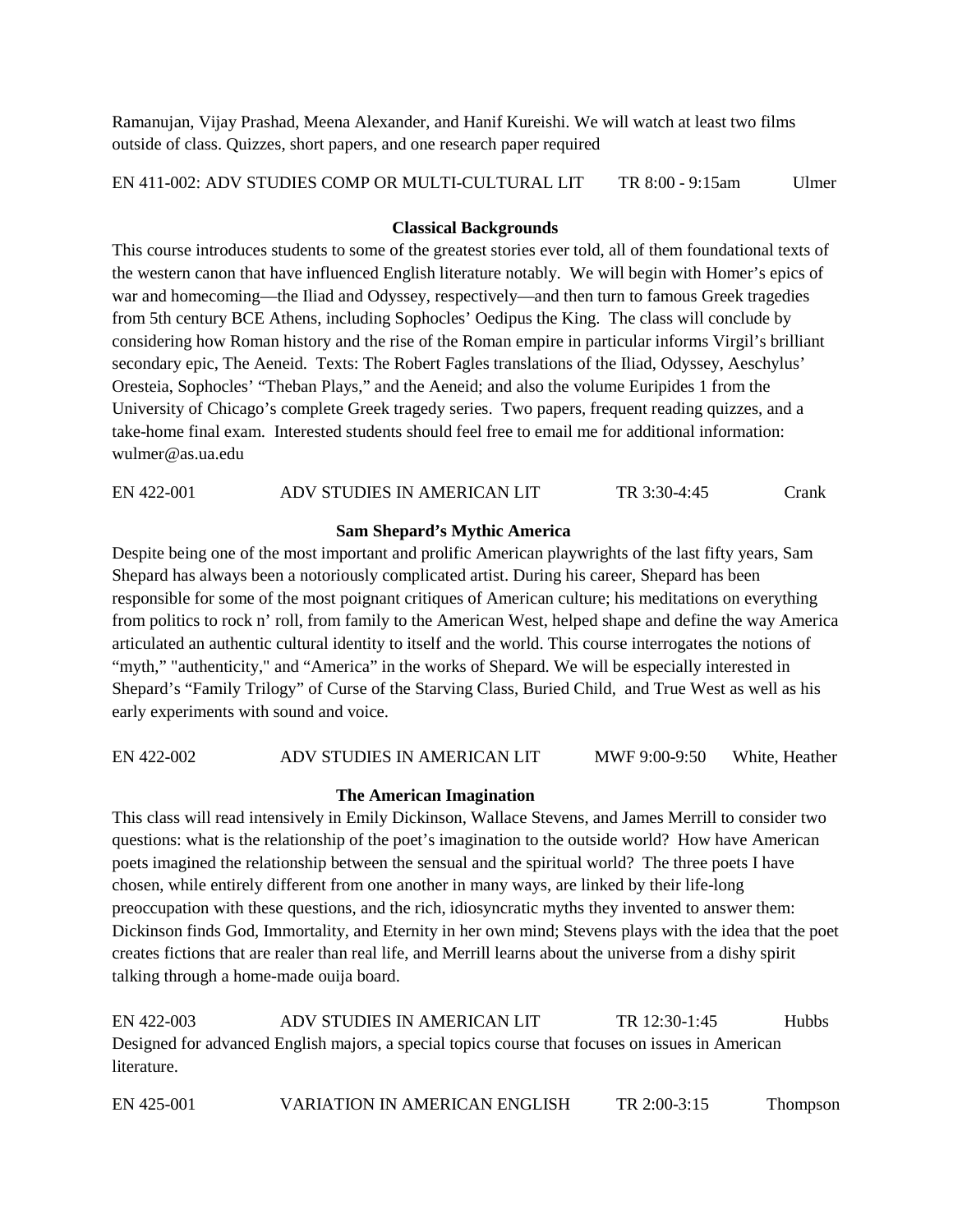The study of the experience of the English language in America with particular emphasis on its development and dialects.

**Prerequisite(s)**: EN 320 OR EN 321 OR ANT 210 OR ANT 401 OR ANT 450 OR FR 361 OR IT 361 OR SP 361.

| EN 429-001 | DIRECTED READINGS | TBA        | Manora |
|------------|-------------------|------------|--------|
| EN 429-002 | DIRECTED READINGS | <b>TBA</b> | Manora |

**Prerequisite**: Enrollment only by previous arrangement with a specific instructor and with the permission of the director of undergraduate English studies.

| EN 430-001 | <b>ENGLISH INTERNSHIP</b> | TBA        | Manora |
|------------|---------------------------|------------|--------|
| EN 430-002 | <b>ENGLISH INTERNSHIP</b> | <b>TBA</b> | Manora |
| EN 430-003 | <b>ENGLISH INTERNSHIP</b> | TBA        | Manora |

An on- or off-campus training position in which students use the skills they have gained as English majors and enhance their employment opportunities after graduation. Interns work approximately 10 hours a week, holding responsible positions with, among others, Alabama Heritage, Alabama Alumni Magazine, and the Tuscaloosa Public Defender's Office. Applications for the English Internship should be submitted to the Director of Undergraduate Studies in the Department of English. Prerequisites: English major, 3.00 grade point average, and second-semester junior or senior standing in the semester in which the internship is held. EN 430 does not count towards the 400-level major electives.

EN 433-001 ADV STUDIES IN BRITISH LIT TR 11:00-12:15 Deutsch

#### **The "Condition of England" Novel in the Twentieth Century**

In the early twentieth century, England found itself under siege from a variety of threats. Strikes threatened to obliterate England's preeminent role as an economic powerhouse. Business leaders and government officials seemed willing to use military force, including warships, to coerce men and women back to work. Irish nationalists demanded England's withdrawal from their homeland. Women demanding the vote were setting fire to churches, to homes, and even to golf courses. The Prime Minister and his government were plotting to trounce the House of Lords, the hereditary branch of England's Parliament. Further afield, Germany was quickly building a vast and powerful fleet of ships that many thought were intended for an invasion of the British Isles. In response to these threats, authors examined anew the "Condition of England." What was to be done with the working classes, with suffragists, with the aristocracy? If England was going to have a future, what would it look like? In this course, we'll look at the answers to these questions by examining a variety of literary works that take up this question of the "Condition of England" ranging from hysterical "invasion" novels to satirical novels. We'll also take a turn to the late twentieth century to look at the resurgence of such novels. We'll likely read authors such as E. M. Forster, Margaret Storm Jameson, Saki, George Orwell, and H. G. Wells, as well as more recent novels by Martin Amis, Doris Lessing, and Alan Hollinghurst.

Designed for advanced English majors, a special topic course that focuses on issues in British literature.

| EN 433-002 | ADV STUDIES IN BRITISH LIT | TR 9:30-10:45 | Weiss |
|------------|----------------------------|---------------|-------|
|            |                            |               |       |

# **Gender and Sexuality in the Eighteenth Century**

Recent studies of gender in eighteenth-century England have argued that concepts of femininity were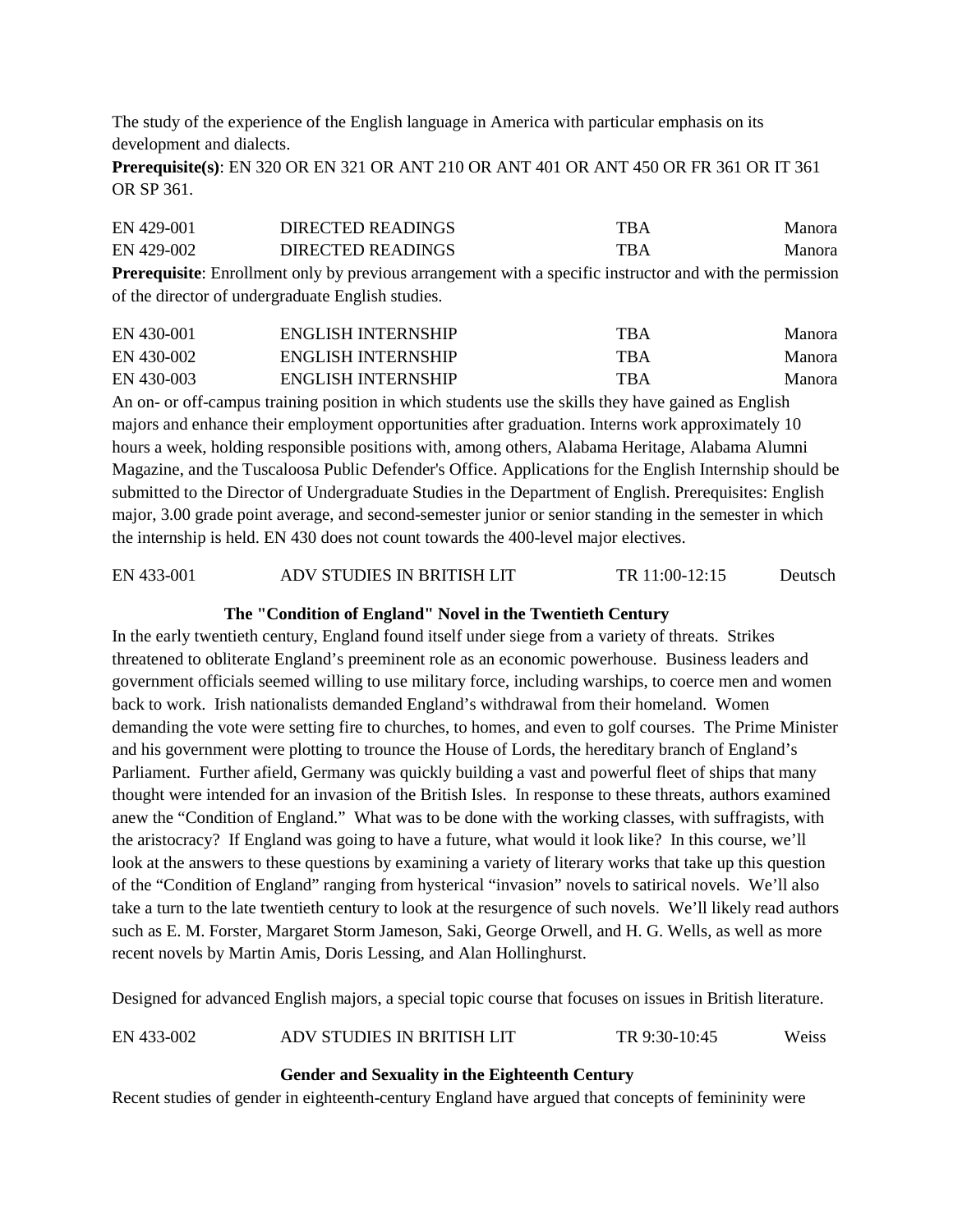central to the period's most important social and intellectual developments—from the spread of international consumer culture, to Enlightenment ideas about history and progress, to nationalist debates over the French Revolution. While concepts of gender can be seen in a wide variety of genres, the novel is the literary form which participated the most extensively in constructions of femininity during this period. Indeed, from the time it first emerged as a genre of doubtful repute very early in the century, to its firm establishment as a cultural staple one hundred years later, the novel was centrally concerned with issues of gender and sexuality. Influential male authors such as Samuel Richardson were drawn to stories about women, and indeed, some of the most important fictional females of the eighteenth century were male creations. At the same time, as one of the few forms of writing through which female authors could make a living, the novel attracted scores of women, most of whom turned their attention to documenting the lives of women and imagining scenarios of intellectual, social, and at times sexual, possibilities. By the early nineteenth century, and certainly by the beginning of the Victorian period, the novel's fixation on female lives was for the most part over, and concepts of femininity had solidified in the wake of wartime conservatism. But in the hundred years from around 1722 to 1814, femininity was in flux, and ideas about female identity familiar to us from Victorian culture were only slowing being constructed, and with much debate. This course is about the role the novel played in that debate as one of the key forms through which concepts of femininity were constructed, reflected, and ultimately transformed. Students will read novels by Eliza Haywood, Samuel Richardson, Charlotte Lennox, Elizabeth Inchbald, and Jane Austen.

#### EN 433-003 ADV STUDIES IN BRITISH LIT MW 3:00-4:15 Tedeschi

#### **Byron, Shelley, and Shelley**

Lord Byron, Percy Shelley, and Mary Wollstonecraft Godwin, spent the summer of 1816 in each other's company on the shores of Lake Geneva. They were all at critical points in their literary careers. After four years as the brightest star and best selling author in London, Byron had fled England after rumors of his illicit behavior turned from spicing to spoiling his reputation. Percy Shelley had published pamphlets and poems based on radical Enlightenment philosophy but now turned a more circumspect and skeptical eye on his former beliefs and writings. Only eighteen years old, Mary Godwin was testing her new-fledged wings as an author. All three were interested in reconfiguring their relation to the English reading public and to the print institutions that shaped it. In this class, we will ask how these authors figure their relations to the commercial literary field, the material processes of printing, and the realm of public discourse. We will read some of our author's major works, including Byron's Childe Harold's Pilgrimage and Percy Shelley's Prometheus Unbound while also looking into less-read works like Mary Godwin's History of a Six Weeks' Tour.

EN 444-001 / WS 440-002 ADV STUDIES LIT CRITICISM &THEORY TR 2:00-3:15 Purvis

#### **From Take Back the Night to Slutwalk: Sexual Justice across the Waves**

This course explores the ongoing and complicated relationship between sexual liberation and gender justice, with a focus on feminist responses to sexual violence. It asks: What sort of sexual revolution is possible in the absence of gender justice? While feminists have been consistently making strides to revolutionize sex, two elements remain in the foreground of these efforts: the ongoing presence of sexual violence against women and feminized subjects as well as passionate controversies and differences among feminists in the realm of sexual politics. Despite the fact that issues concerning sexuality and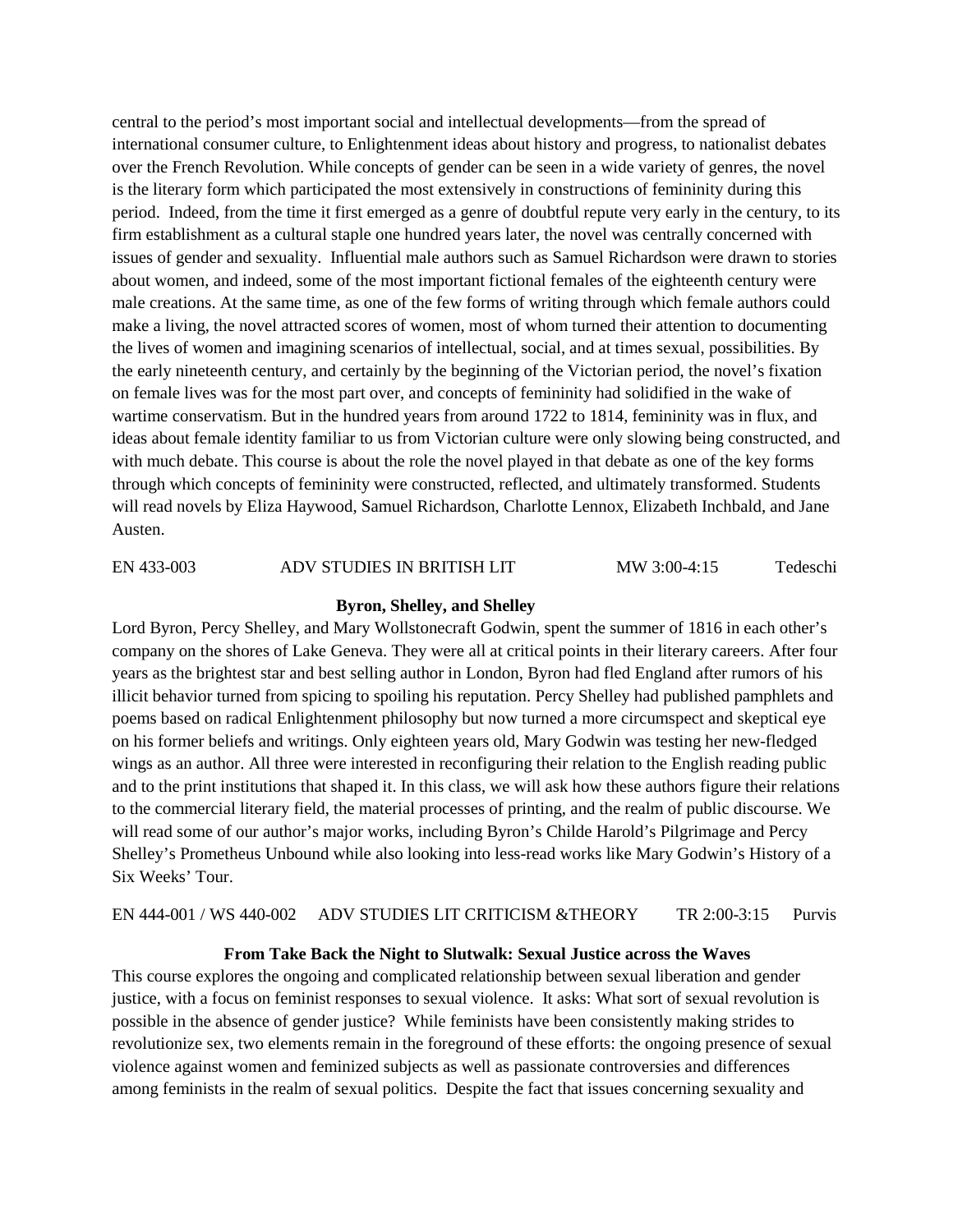bodily integrity are fraught with controversy and comprised of many competing views, feminist commitments to sexual liberation and gender justice persist. "Take Back the Night" and events like it have been supplemented by events and approaches created by the next wave of feminism, more inclusive of queer feminists, "feminist sex workers" and "sex-positive" feminists. "Slutwalk," such an incarnation, takes on the challenge of "queering," or reclaiming, charged terms (e.g., feminists reclaim "fat," "whore," and "slut"). This is not to say that TBTN is no longer relevant or effective, or that all feminists embrace the politics of Slutwalk. In fact, Slutwalk has inspired another arena of controversy. But, by comparing and contrasting challenges to sexual violence and the persistence of rape culture across the generations of feminism, this course emphasizes both continuity and points of departure between feminist agendas and the different waves, or generations, of feminisms—each committed to advancing sexual justice in its own way.

Students will gain an understanding of the issues surrounding sexual violence and rape culture and be able to trace feminist responses across the waves of feminism while actively breaking down divisions between these purportedly distinct waves. Students will assess artificial antagonisms, such as that between Sex Positive and Sex Negative Feminists and break down problematic terminology, such as "Sex Wars." Students will be able to describe and analyze feminist practices with attention to their historical locatedness and also identify the continuity, or flow, of these waves and the practices that join together feminist political agendas. This course will establish an understanding of "sexual justice" and provide a strong background for further study/praxis, including some of the rudiments of feminist theory. **Prerequisite(s)**: Women's Studies: WS 200: "Introduction to Women's Studies," or equivalent; English: 12 hours of English study: Note: Writing proficiency is required for a passing grade in this course.

# EN 455-001 ADVANCED STUDIES IN WRITING TR 2:00-3:15 Dayton

This class uses ethnographic research methods to teach students how to write about local culture. We will learn methods of field research, including field observation, interview techniques, transcript analysis, and archival research. Assignments will lead toward a final project on some topic related to the history, culture, or folklife of western Alabama.

#### EN 455-002 ADVANCED STUDIES IN WRITING TR 2:00-3:15 White, Patti

#### **Community Arts**

Students will design and produce the Poetry Out Loud chapbook, organize and host the Thickets reading (in which faculty from departments across the campus read from work which has inspired them as scholars and teachers), and contribute to the production of the Slash Pine Poetry Festival. They will produce an essay/article based on interviews with a regional artist, a review essay of one or more chapbooks, and an analysis of a local community arts event. They will also produce a piece of art that reflects their personal creative process and present it to the class.

EN 477-001 ADV STUDIES IN LITERARY GENRES TR 12:30-1:45 Burke

#### **Shakespeare & Genre Theory**

In a masterful new book entitled, intriguingly, Philology (Princeton UP, 2014), James Turner directs our attention toward what he calls "the forgotten origins of the modern humanities." Professor Turner, a historian by trade, is addressing the question of how--and why --we (students of literature) got to be